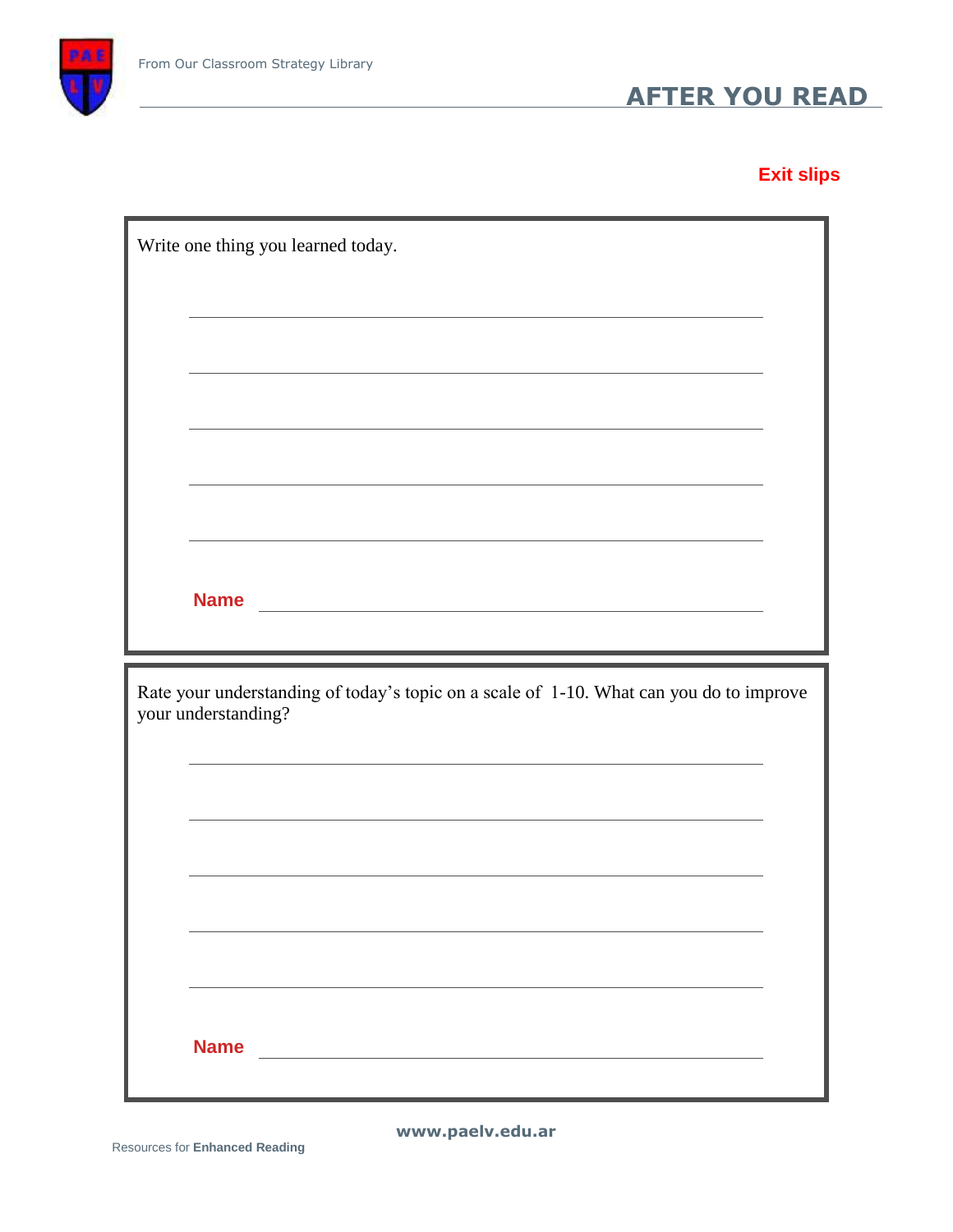

|             | Discuss one way today's lesson could be used in the real world. |  |  |  |
|-------------|-----------------------------------------------------------------|--|--|--|
|             |                                                                 |  |  |  |
|             |                                                                 |  |  |  |
|             |                                                                 |  |  |  |
|             |                                                                 |  |  |  |
|             |                                                                 |  |  |  |
|             |                                                                 |  |  |  |
| <b>Name</b> |                                                                 |  |  |  |

**AFTER YOU READ**

| Describe one topic that we covered today that you would like to learn more about. |  |
|-----------------------------------------------------------------------------------|--|
|                                                                                   |  |
|                                                                                   |  |
|                                                                                   |  |
|                                                                                   |  |
|                                                                                   |  |
|                                                                                   |  |
| <b>Name</b>                                                                       |  |
|                                                                                   |  |

**www.paelv.edu.ar**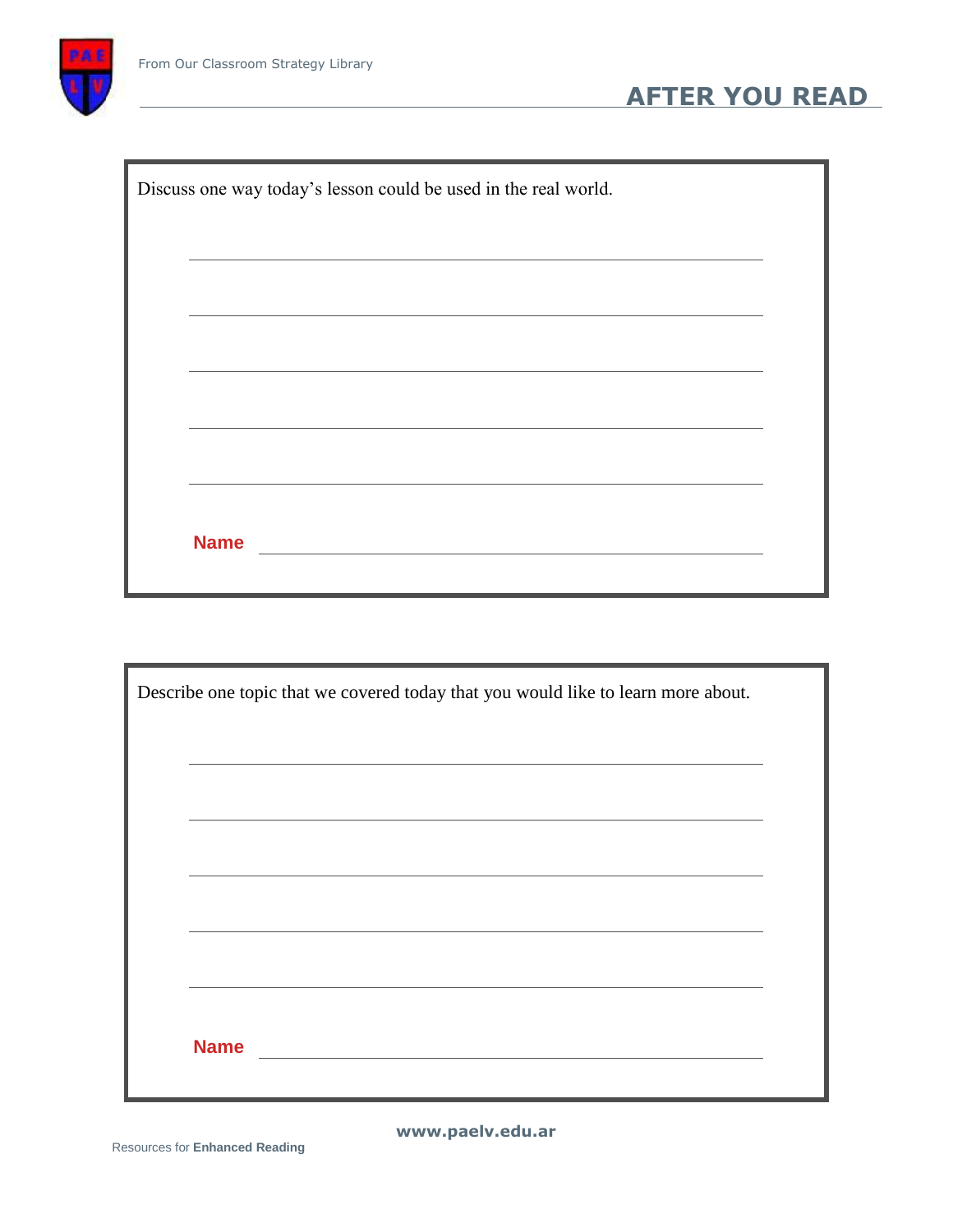

| One thing I didn't understand: |
|--------------------------------|
|                                |
|                                |
|                                |
|                                |
|                                |
|                                |
| <b>Name</b>                    |
|                                |

|             | Of the two strategies we learned today, which one did you find most useful? Why? |  |
|-------------|----------------------------------------------------------------------------------|--|
|             |                                                                                  |  |
|             |                                                                                  |  |
|             |                                                                                  |  |
|             |                                                                                  |  |
|             |                                                                                  |  |
|             |                                                                                  |  |
| <b>Name</b> |                                                                                  |  |
|             |                                                                                  |  |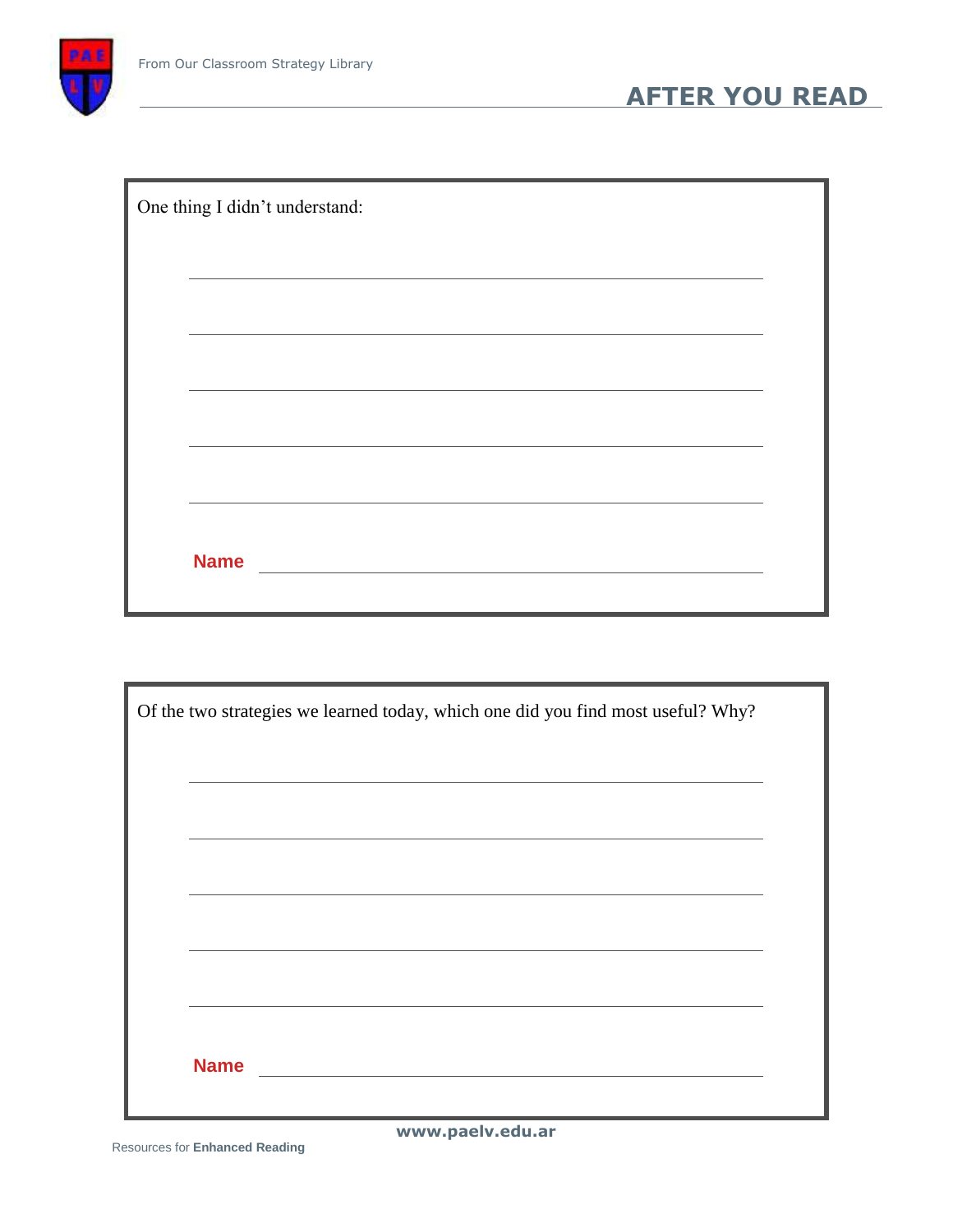

| <b>Name</b> |  |  |
|-------------|--|--|
|             |  |  |

| <b>Name</b> |  |  |
|-------------|--|--|
|             |  |  |

Resources for **Enhanced Reading**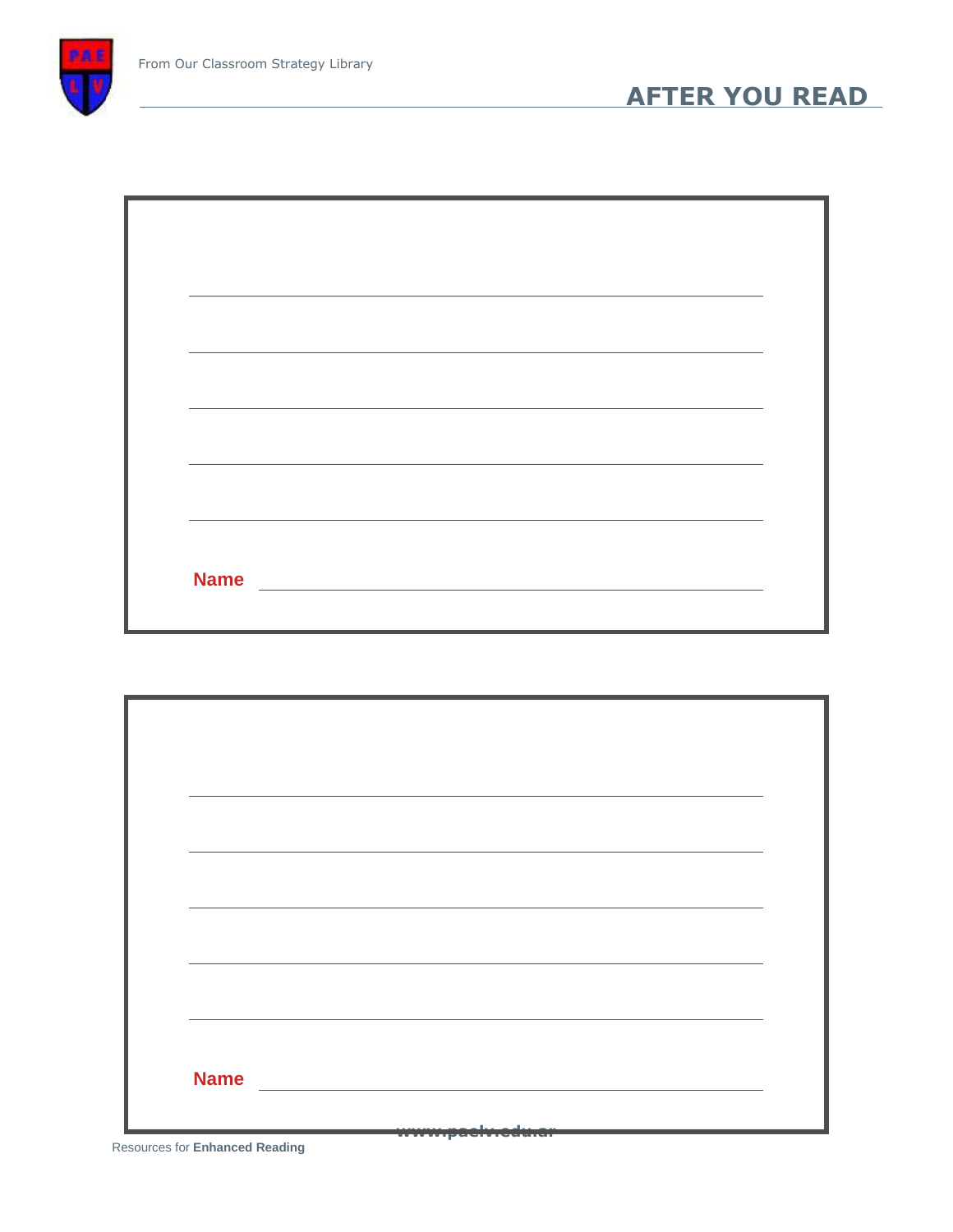

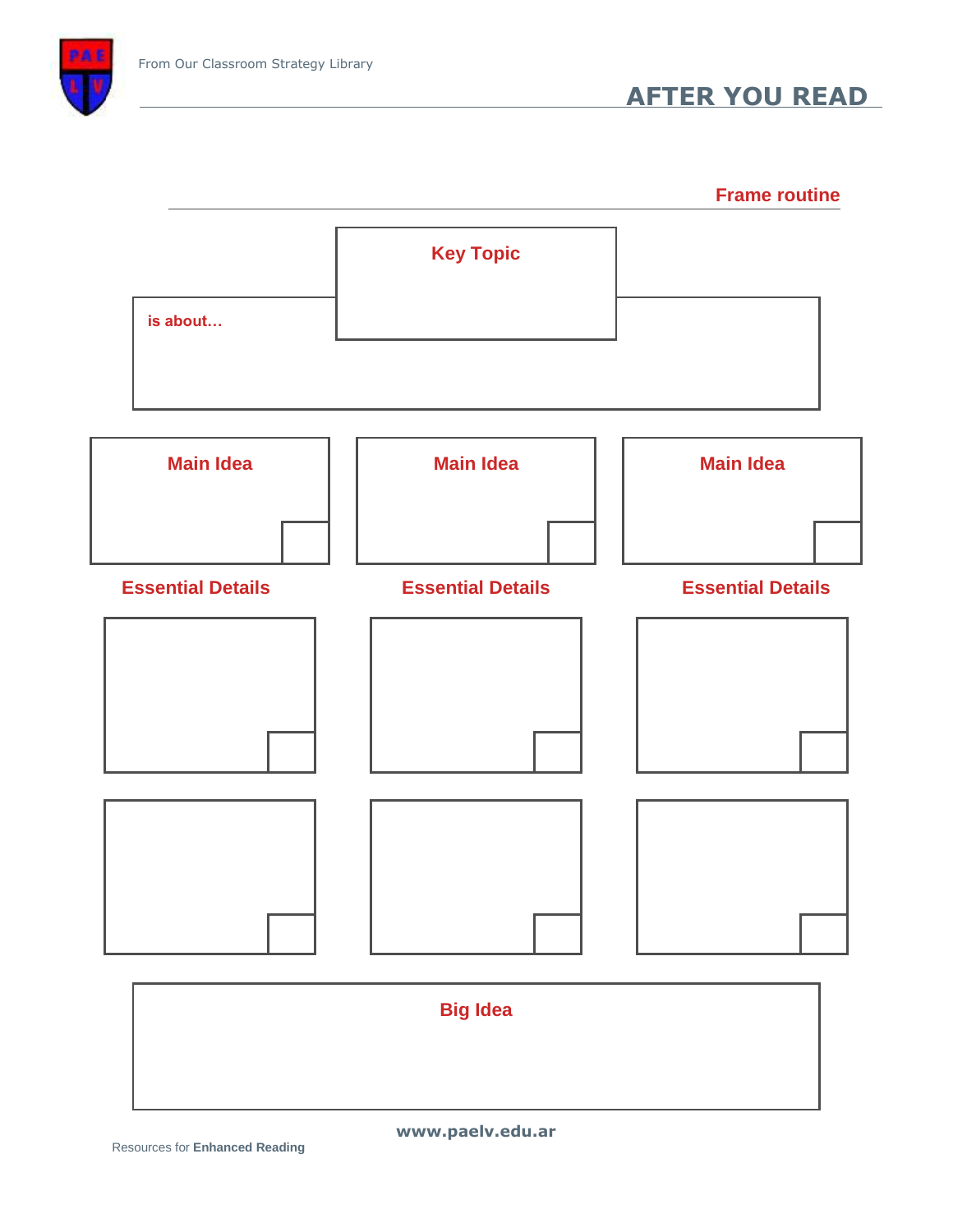

# RAFT Writing

RAFT is a writing strategy that helps students understand their role as a writer, the audience they will address, the varied formats for writing, and the topic they'll be writing about. By using this strategy, teachers encourage students to write creatively, to consider a topic from a different perspective, and to gain practice writing for different audiences. Students learn to respond to a writing prompt that requires them to think about various perspectives (Santa & Havens, 1995):

- **R**ole of the Writer: Who are you as the writer? A pilgrim? A soldier? The President?
- **A**udience: To whom are you writing? A political rally? A potential employer?
- **F**ormat: In what format are you writing? A letter? An advertisement? A speech?
- **•** Topic: What are you writing about?

## Benefits

Students must think creatively and critically in order to respond to prompts, making RAFT a unique way for students to apply critical thinking skills about new information they are learning. RAFT writing is applicable in every content area thereby providing a universal writing approach for content area teachers.

### Create the strategy

- 1. Explain to your students the various perspectives (mentioned above) writers must consider when completing any writing assignment.
- 2. Display a RAFT writing prompt to your class and model on an overhead or Elmo how you would write in response to the prompt.
- 3. Have students react to another writing prompt individually, or in small groups. It works best if all students react to the same prompt so the class can learn from varied responses.
- 4. As students become comfortable in reacting to RAFT prompts, you can create more than one prompt for students to respond to after a reading, lesson, or unit. Varied prompts allow students to compare and contrast multiple perspectives, deepening their understanding of the content.

## Sample RAFT prompts

#### **Example 1:**

**R:** Citizen **A:** Congress **F:** Letter **T:** Taxation

#### **Example 2:**

**R:** Scout Finch

- **A:** Community of Monroeville, Alabama
- **F:** Eulogy for Atticus Finch
- **T:** Social Inequality